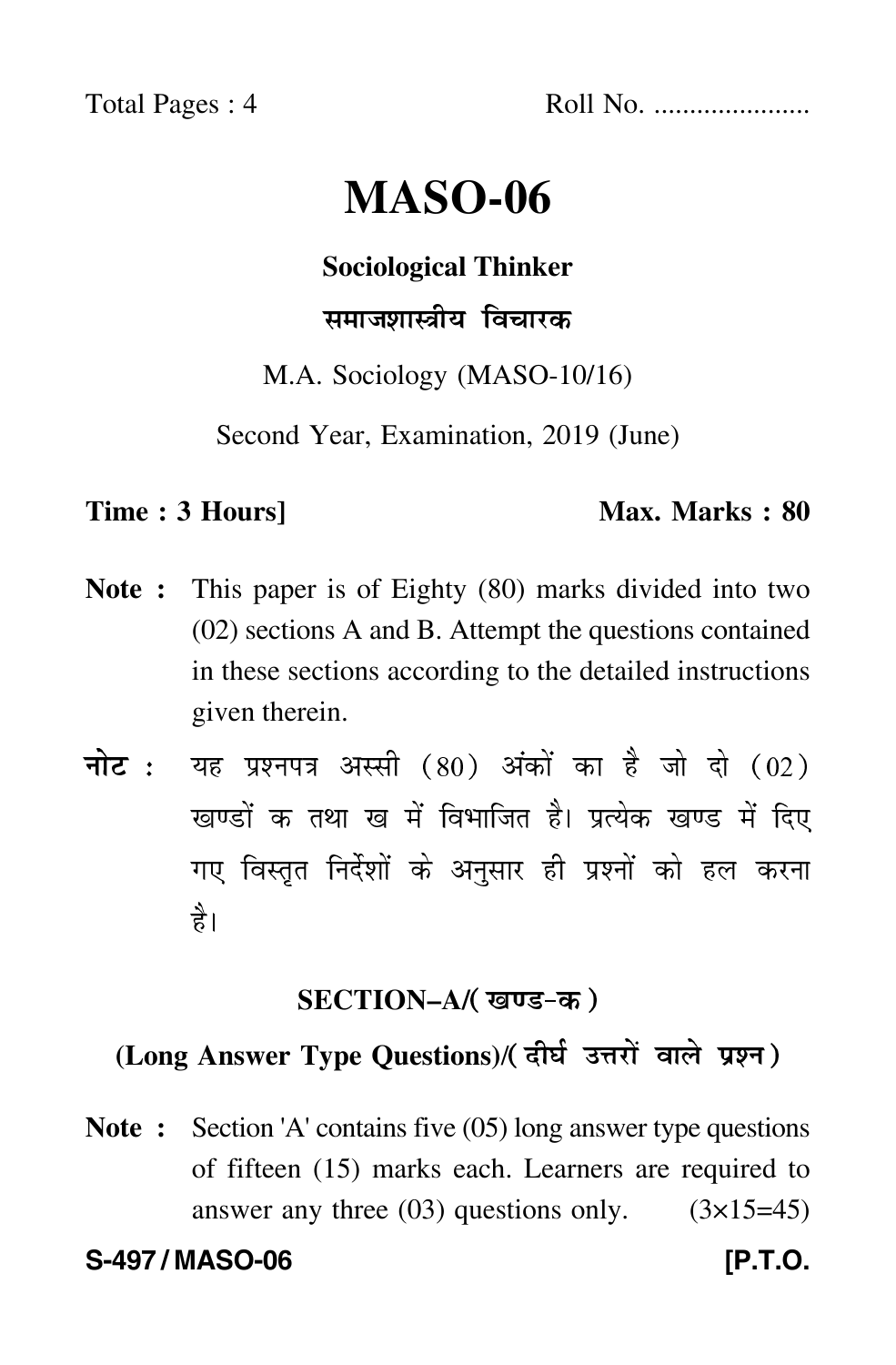- <mark>नोट</mark> : खण्ड 'क' में पाँच (05) दीर्घ उत्तरों वाले प्रश्न दिये गये हैं, प्रत्येक प्रश्न के लिए पन्द्रह (15) अंक निर्धारित हैं। शिक्षार्थियों को इनमें से केवल तीन (03) प्रश्नों के उत्तर देने हैं।
- **1.** Explain the theory of 'Law of three stages' as propounded by August Comte.

अगस्त कोंट द्वारा प्रतिपादित 'तीन स्तरों का नियम' सिद्धान्त को समझाइए।

**2.** Describe in detail 'Pattern variables' as given by Talcott Parsons.

टॉलकट पारसन्स द्वारा प्रतिपादित 'प्रतिमानित विकल्पो' का विस्तार से वर्णन कीजिए।

**3.** Discuss the Emile Durkheim's concept of suicide and explain its types. इमाईल दर्खीम की आत्महत्या की अवधारणा की विवेचना एवं

इसके प्रकारों की व्याख्या कीजिए।

- **4.** Describe the 'Bureaucracy' as given the Max Weber. मैक्स वेबर द्वार प्रतिपादित 'नौकरशाही' का वर्णन कीजिए।
- **5.** Explain the view of Karl Marx about 'Alienation'.

'अलगाव*'* के संबंध में कार्ल मार्क्स के विचारों की व्याख्या कीजिए।

# **S-497 / MASO-06 [ 2 ]**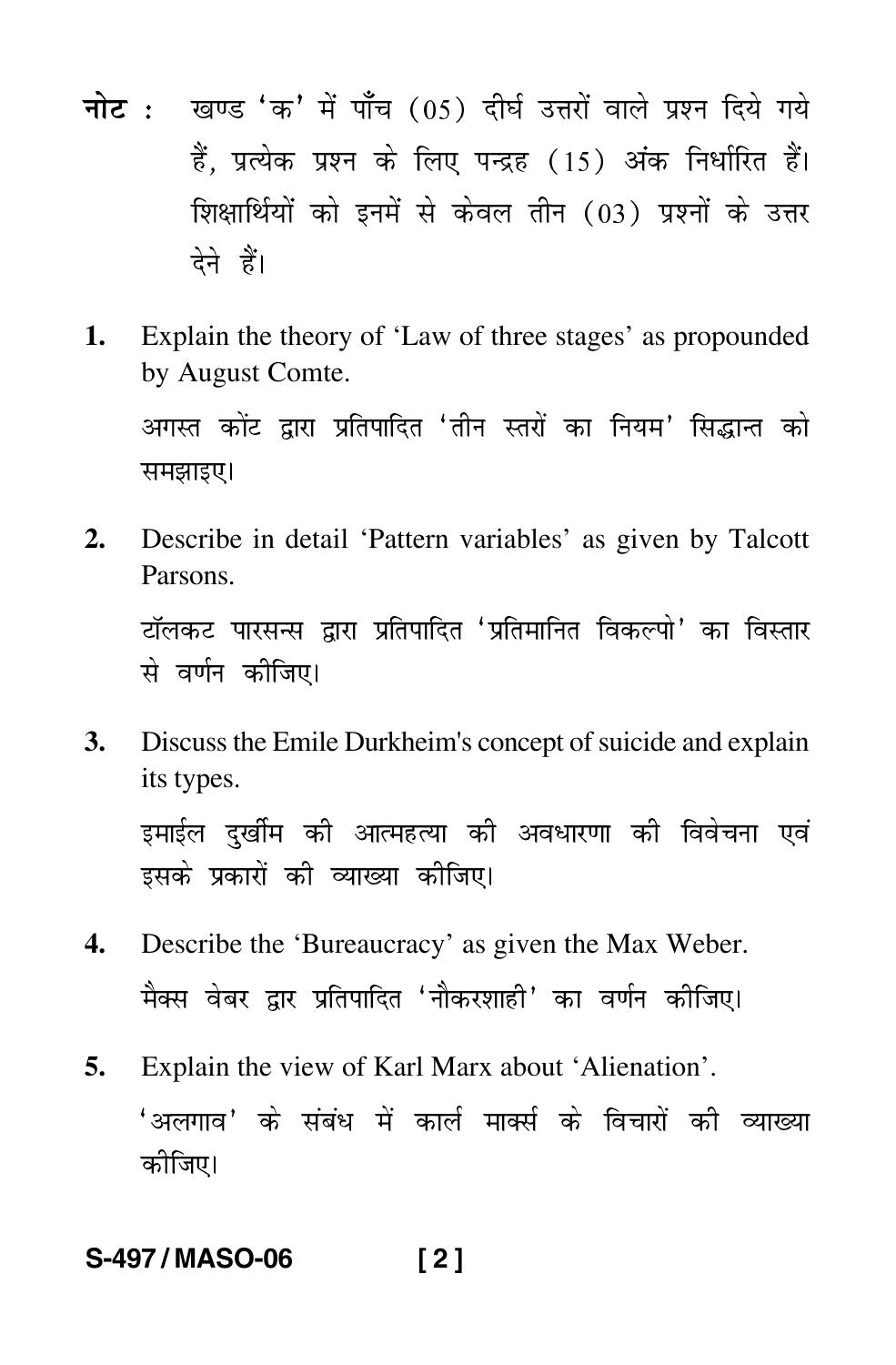#### **SECTION–B/**

# (Short Answer Type Questions)/( लघु उत्तरों वाले प्रश्न )

**Note :** Section 'B' contains eight (08) short answer type questions of seven (07) marks each. Learners are required to answer any five (05) questions only.

 $(5 \times 7 = 35)$ 

- <mark>नोट</mark> : खण्ड 'ख' में आठ (08) लघु उत्तरों वाले प्रश्न दिये गये हैं, प्रत्येक प्रश्न के लिए सात (07) अंक निर्धारित हैं। शिक्षार्थियों को इनमें से केवल पाँच (05) प्रश्नों के उत्तर देने हैं।
- **1.** Historical materialism of Karl Marx. कार्ल मार्क्स का ऐतिहासिक भौतिकवाद।
- **2.** What is social facts ? सामाजिक तथ्य क्या हैं?
- **3.** What do you mean by leisure class ? विलासी वर्ग से आप क्या समझते हैं?
- **4.** Types of social action. सामाजिक क्रिया के प्रकार।
- **5.** Characteristics of division of labour. श्रम विभाजन की विशेषताएँ।

### **S-497 / MASO-06 [ 3 ] [P.T.O.**